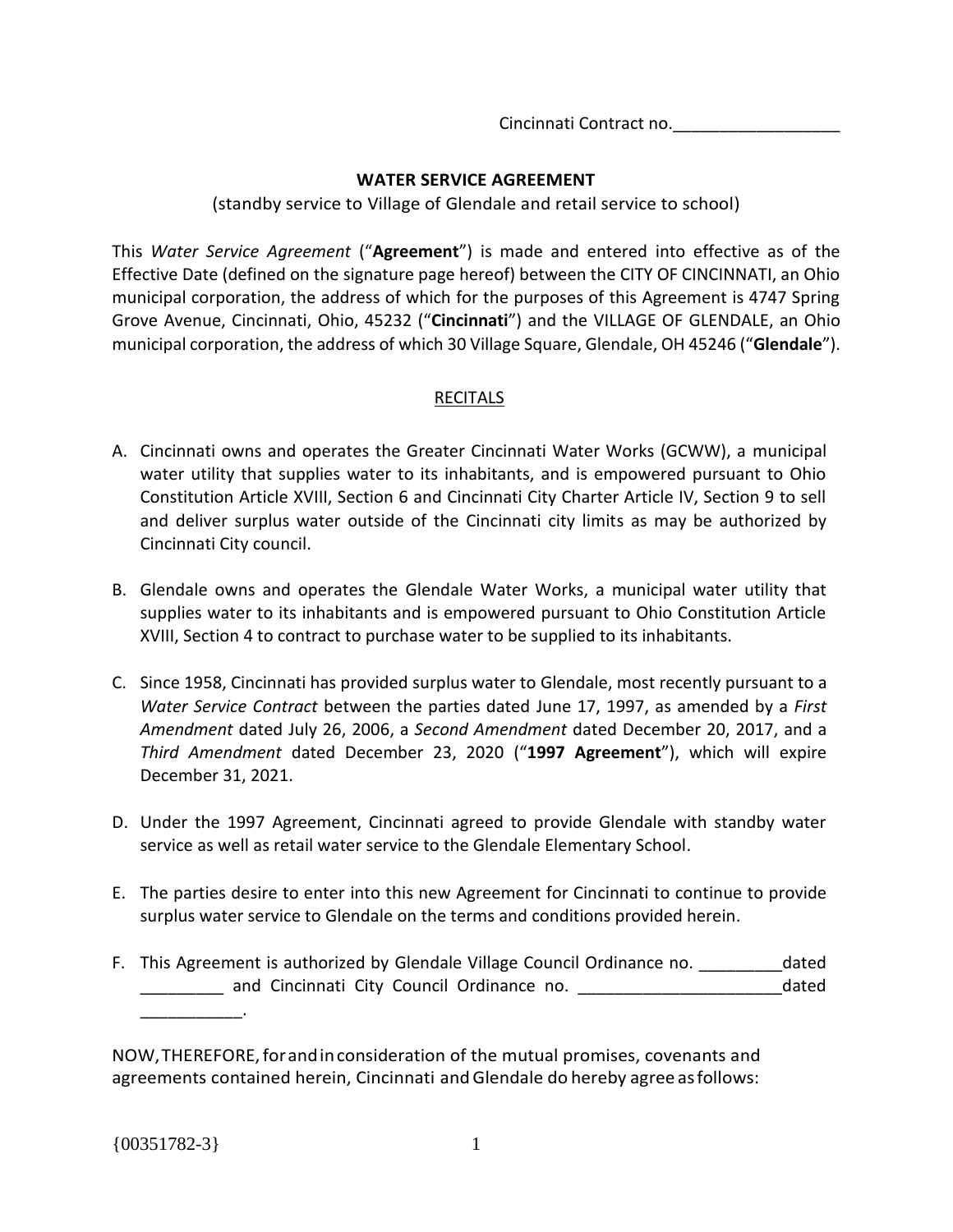1. **TERM**. The term ("**Term**") of this Agreement shall commence on the Effective Date and continue until December 31, 2050. This Agreement may be terminated by either party upon one hundred and eighty (180) days prior written notice to the other party. The 1997 Agreement shall terminate effective as of the Effective Date.

2. **DEFINITIONS.** Except as otherwise expressly indicated in this Agreement, the terms herein shall have the meaning defined in this Section 2.

- A. Cincinnati Water System shall mean the water supply, production, treatment, transmission, storage, distribution, and related facilities owned and/or operated by Cincinnati for itself, its inhabitants, and for all other areas served by Cincinnati, in accordance with powers conferred upon municipalities by the Constitution and the laws of the State of Ohio.
- B. Glendale Water System shall mean the water supply, production, treatment, transmission, storage, distribution, and related facilities owned and/or operated by Glendale for itself, its inhabitants, and for all other areas served by Glendale, in accordance with powers conferred upon municipalities by the Constitution and the laws of the State of Ohio.
- C. Cincinnati Rules and Regulations shall mean the ordinances (including relevant portions of the Cincinnati Municipal Code), laws, standards, specifications, rules, and regulations governing the Cincinnati Water Works.

3. **SURPLUS WATER**. The parties agree that Cincinnati shall supply surplus water service to Glendale only when Cincinnati has available surplus water beyond the water service needs of customers within the City of Cincinnati. Cincinnati shall have the right to prioritize water service to the residents of the City of Cincinnati over all other customers. Cincinnati shall have sole discretion to adjust the prioritization and allocation of water service among non-Cincinnati customers. Cincinnati does not guarantee the ability, and shall not be liable for failure, to furnish water or minimum pressure to Glendale. Glendale shall not supply the surplus water herein to properties outside of the corporate boundaries of the Village of Glendale (as may be modified from time to time), which are shown on Exhibit A.

**4. APPLICABLE LAWS.** Except as otherwise expressly provided herein, the parties agree that the Cincinnati Rules and Regulations (as may be modified by Cincinnati from time to time) shall apply to and be enforceable as to all aspects of Cincinnati's water service to Glendale under this Agreement, including but not limited to billing and ownership and maintenance of facilities and appurtenances to the water system. Cincinnati shall apply the Cincinnati Rules and Regulations no differently as to Glendale as to within the City of Cincinnati, except as expressly provided herein. The Cincinnati Water System is subject to strict federal, state and local regulations regarding water quality and water treatment practices. Cincinnati is ultimately responsible for water quality of and shall have sole discretion to manage the Cincinnati Water System to ensure compliance with these requirements, and to protect health, lives, and property including, but not limited to decisions as to capital improvements and their replacement associated with the quality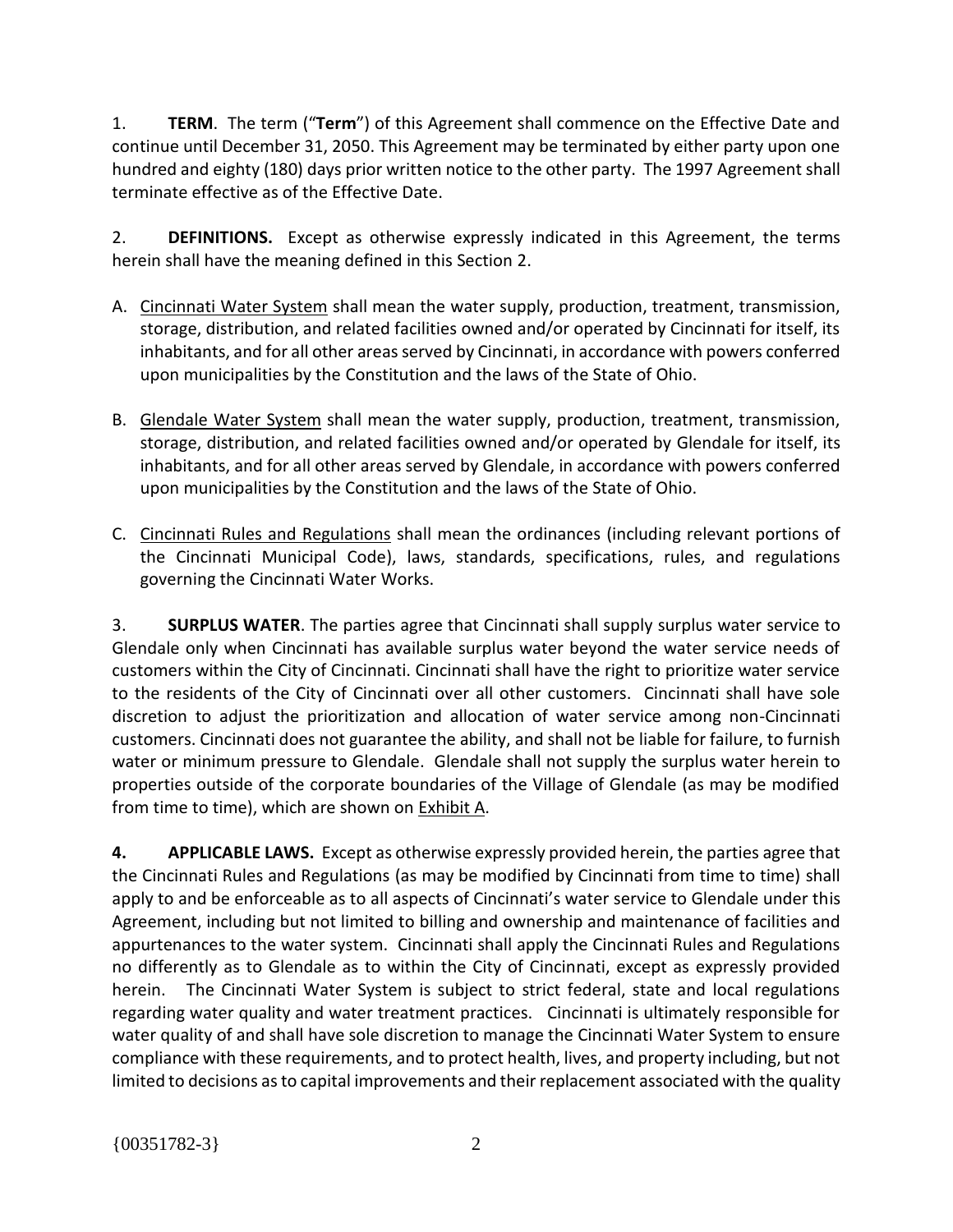of water, water production, treatment techniques, and water quality analysis equipment and facilities.

# 5. **STANDBY WATER SERVICE**

- A. Standby Service. Provided that the Cincinnati Water System has available surplus water as provided in Section 3 hereof, following Glendale prior notification to Cincinnati as provided below, Cincinnati will make best efforts to furnish standby water service to Glendale on a temporary basis through the Connections (as defined herein) for the following needs and no others:
	- i. **Emergency Use**. Glendale shall obtain prior verbal approval from GCWW Distribution Dispatch at (513)591-7700 (24 hour) to operate the Connections to access emergency standby water. Within 24 hours of verbal approval, Glendale shall provide written notice to the GCWW Director of the reason for and extent of use of emergency standby water. For purposes of this section, an "Emergency" shall be defined as any situation arising from fire, flood, storm, water main break or other malfunction or breakdown of a water system or unpotable condition of water in a water system, or a similar emergency condition causing an immediate threat to the life, health, property or normal business of the customers served by the water system experiencing the emergency. The parties agree that inadequate water supply due to inadequate facilities and/or high seasonal demand shall not be considered an emergency.
	- ii. Non-Emergency Use. Glendale may request to purchase surplus water for non-emergency purposes, such as system maintenance, which shall only be accessed with the prior written approval of GCWW.
- B. Connections. There are three existing connections for surplus water delivery between the Cincinnati Water System and the Glendale Water System located at Springfield Pike, Congress Ave and East Sharon Road (including any connections installed in the future, the "**Connections**").

Cincinnati shall be responsible for maintaining and replacing the existing master meters at the Connections. Other than the master meters, Glendale shall own and be responsible for the maintaining, repairing, operating, replacing and testing of the water facilities comprising the Connections, including the pressure regulator valves, meter pits, backflow preventers and other related appurtenances, in accordance with GCWW Rules and Regulations as well as any applicable state and federal regulations. Glendale may add or upgrade the Connections at its own cost and in accordance with plans approved by Cincinnati. Upon termination or expiration of this Agreement, Glendale shall remove and plug the Connections subject to the inspection and approval of GCWW. Any and all work performed by Glendale pursuant to this Agreement shall conform in all respects to the standards, ordinances, laws, rules and regulations of Cincinnati, as described in Chapter 401 of the Cincinnati Municipal Code, and will be subject to GCWW inspection and approval.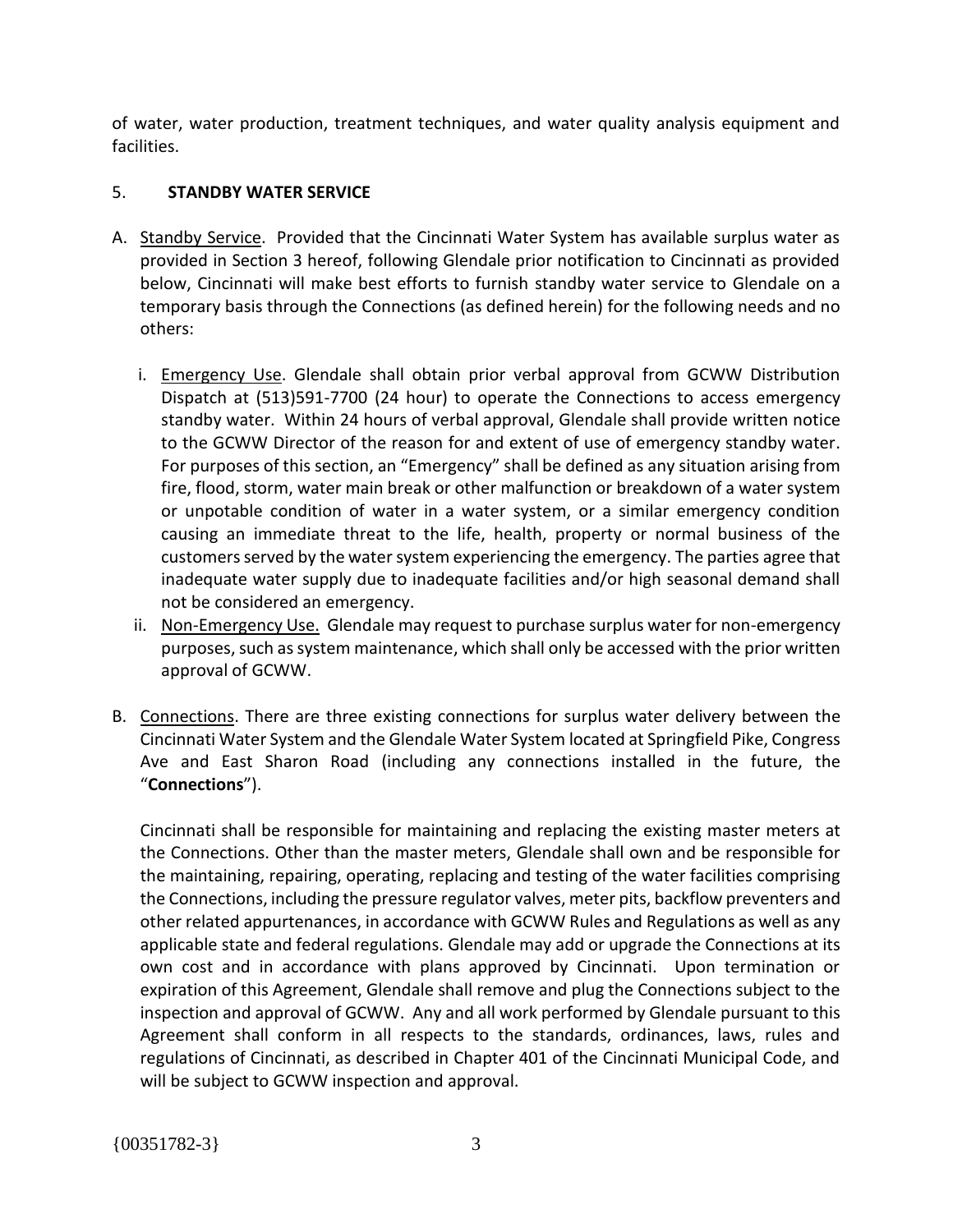C. Notwithstanding anything to the contrary in this Agreement, Cincinnati shall be excused from providing standby water if it is experiencing an exigency or emergency such as in the case of mains breaks, serious damage to reservoirs or pumping equipment, or other emergencies or necessities (in which case the water may be shut off without notice). Glendale further agrees and understands that since the location of Glendale's connections to the Cincinnati Water System are not within the corporate limits of Cincinnati, that service to Glendale, or any other areas on a standby or emergency basis, is at all times dependent upon the availability of sufficient surplus water to Glendale's connection.

# 6. **RETAIL WATER SERVICE**

- A. Service to Glendale Elementary School. Provided that the Cincinnati Water System has available surplus water as provided in Section 3 hereof, Cincinnati will provide retail water service to the Glendale Elementary School property located at 930 Congress Avenue and all parcels assigned to this address in the Village of Glendale ("**Retail Area**"). The retail water service provided in this section shall not be used for any uses outside of the Service Area. No other retail water service shall be furnished by Cincinnati within the corporate limits of the Glendale unless authorized by an amendment to this Agreement.
- B. Obligation of Owners of Property Served. Any owner of the real property supplied retail water services under this Agreement, shall be considered as accepting and being subject to : 1) the provisions of this Agreement, as may be amended from time to time, 2) the applicability and enforcement of the Cincinnati Rules and Regulations, and 3) liability for all water service charges for such premises, whether the accounts for such premises are carried in the name of such owner or in the name of tenants or other persons.
- C. Billing and Collecting. In connection with retail water service under this Agreement, Cincinnati will read all meters; print, deliver (by mail or otherwise) and collect payment of bills and charges, and audit accounts as to each property.

7. **COMPENSATION**. From time to time, Cincinnati City Council shall fix by ordinance the charges for water supplied to political jurisdictions and to retail customers in the City of Cincinnati. Nothing in this Agreement shall limit in any way Cincinnati's right to establish rates for water supplied to customers in Cincinnati. During the Term, the rates for service under this agreement shall be as follows:

A. Standby Water. Glendale shall pay for emergency and non-emergency standby water at rates for water used by political subdivisions (currently Cincinnati Municipal Code 401-81 "Political Subdivision Rates") as fixed by ordinance of the Council of Cincinnati from time to time. The current rates for 2022 and 2023 are:

| Period                          | <b>Political Subdivision rate</b> |
|---------------------------------|-----------------------------------|
| Winter (Jan-May & Nov-Dec 2022) | \$3.27/ccf                        |
| Summer (May - Oct 2022)         | \$3.89/ccf                        |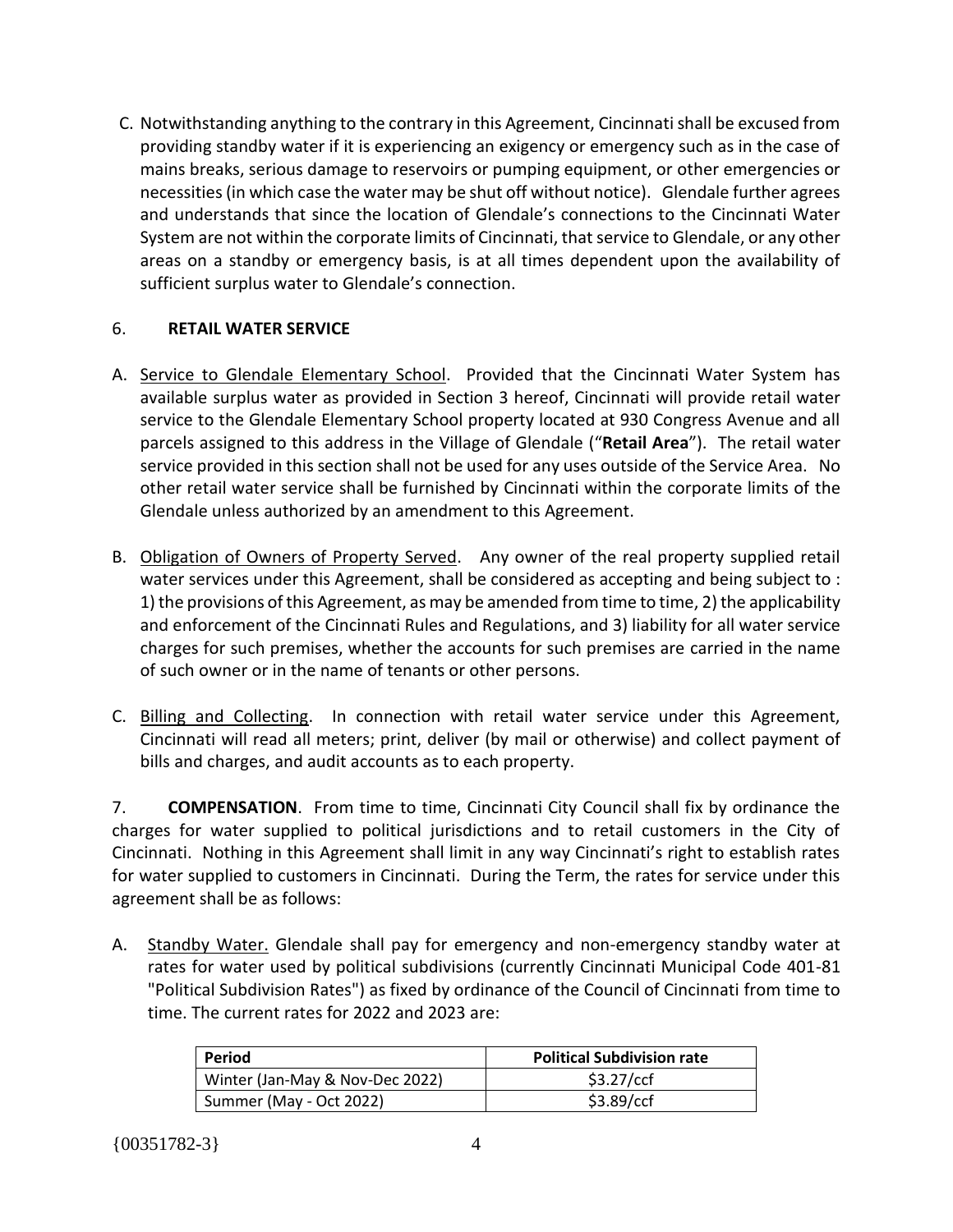| Winter (Jan-May & Nov-Dec 2023) | \$3.45/ccf |
|---------------------------------|------------|
| Summer (May - Oct 2023)         | \$4.11/ccf |

Payment for standby water furnished shall be made within 30 days after billing by Cincinnati. Payment is agreed to be for the purchase of water and water service and shall not be interpreted to be for the purchase of any portion of the Cincinnati Water System or other Cincinnati-owned property used in providing water and/or water service.

A. Retail Water Service. Notwithstanding any other provisions in this Agreement, the rate charged to the retail customers under this agreement shall be fixed at 1.25 times ("**Rate Differential**") the rate charged to customers in the City of Cincinnati pursuant to the Cincinnati Rules and Regulations as may be amended from time to time. The Parties agree that the Rate Differential established by this Section 6(C) has been set by agreement, in consideration of the mutual promises set forth herein. No Party shall claim or contend, in any court, arbitration, or other dispute resolution forum, based on any statute or otherwise, that the rate established by this Agreement is improper or the product of nonacceptable methodology, and the Parties hereby waive any such rights and covenant not to bring any such claim. Billing and collection of retail water service customers (including, but not limited to meter reading, billing, collection, auditing, and appeals) shall be in accordance with the Cincinnati Rules and Regulations and other procedures, which shall operate no differently for persons located in Glendale than for those located in the City of Cincinnati.

*8.* **RIGHT TO USE.** Cincinnati, its successors and assigns as to the ownership of the Cincinnati Water System, shall have the right to use all existing easements and rights-of-way within the Village of Glendale for construction, operation, maintenance, repair, and replacement of existing GCWW water mains and other appurtenances (including public water service branches), which right shall not be terminated as long as Cincinnati, its successor or assigns are furnishing water to Glendale or through Glendale to other areas of the GCWW Water System. Notwithstanding the foregoing, nothing in this Agreement shall be construed to waive any rights of Cincinnati may have to lay water mains in the streets of the Village of Glendale without Glendale's consent, for the purpose of furnishing water to consumers in the GCWW Water System.

*9.* **FURNISHING OF DETAILED DRAWINGS.** Glendale shall furnish to Cincinnati reproducible, detailed drawings showing the location of all pipes, special castings, valves and fire hydrants installed under their responsibility in connection with this Agreement.

*10.* **CONSTRUCTION AND RESTORATION.** Following construction, reconstruction, maintenance, repair, laying, relaying or replacement of water mains in the streets of Glendale, Cincinnati shall restore such streets to their original condition to the satisfaction of Glendale; however, Cincinnati shall not be required to repave or resurface any part of any street not opened by it in connection with such work. Cincinnati shall make best efforts to complete all water main work in the Village of Glendale within a reasonable amount of time following commencement.

 $\{00351782-3\}$  5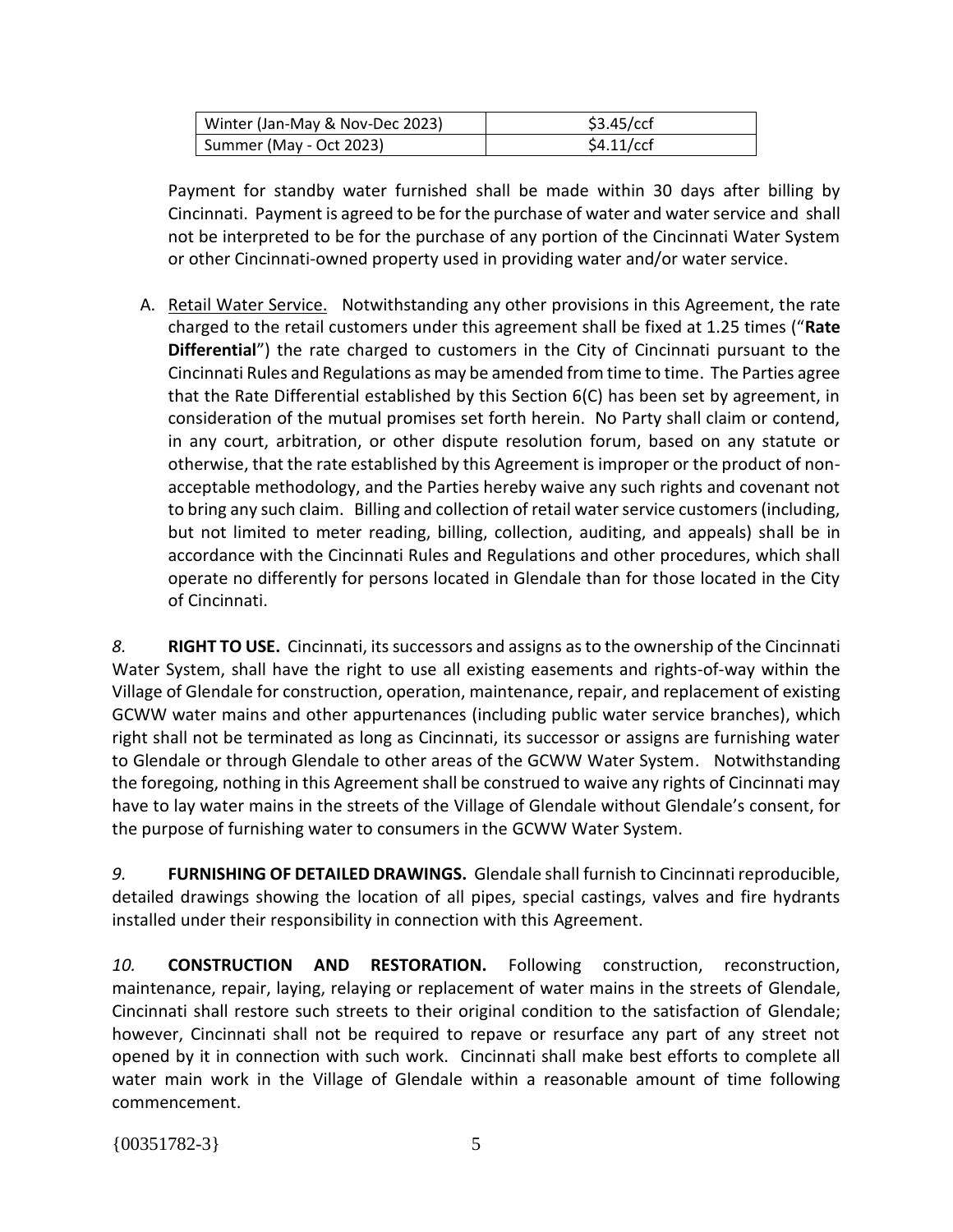### 11. **NOTICES**

All legal notices required under this Agreement shall be personally served or sent by first class U.S. mail, postage prepaid, addressed to the parties as follows, or to such other addresses as a party may designate in writing for such purpose:

To the Cincinnati:

City of Cincinnati Greater Cincinnati Water Works Attention: Director's Office 4747 Spring Grove Ave Cincinnati, Ohio 45232

To Glendale:

David Lumsden Village Administrator Village of Glendale 30 Village Square Glendale, Ohio 45246

However, if Glendale sends a notice to Cincinnati alleging that it is in default under this Agreement or that Glendale desires to terminate or not renew the Agreement, it shall simultaneously send a copy of such notice by U.S. certified mail to: City Solicitor, City of Cincinnati, 801 Plum Street, Room 214, and Cincinnati, OH 45202.

12. **EXCLUSIONS OF DAMAGES; LIMITATIONS OF LIABILITY.** Except with respect to (i) a breach or inaccuracy of any representations or warranties hereunder, (ii) a breach of obligations to follow applicable laws and regulations; or (iii) a party's gross negligence, willful misconduct or fraud, neither party shall be liable for any damages. Notwithstanding the foregoing: (x) neither party shall be liable, for any indirect, incidental, special or consequential damages suffered by the other party hereto as a result of any breach of this agreement, even if the other party has been advised of the possibility of such damages, and (y) nothing Agreement shall be construed to make Cincinnati in any way responsible for the Glendale Water System, including but not limited to its improvement, maintenance, repair or the quality of the water beyond the connection, and (z) Cincinnati shall not have any liability for damages regarding supply of water or minimum pressure.

# **13. GENERAL PROVISIONS**

i. No Third Party Rights. Nothing in this Agreement shall be construed to give any rights or benefits to anyone other than Cincinnati or Glendale.

{00351782-3} 6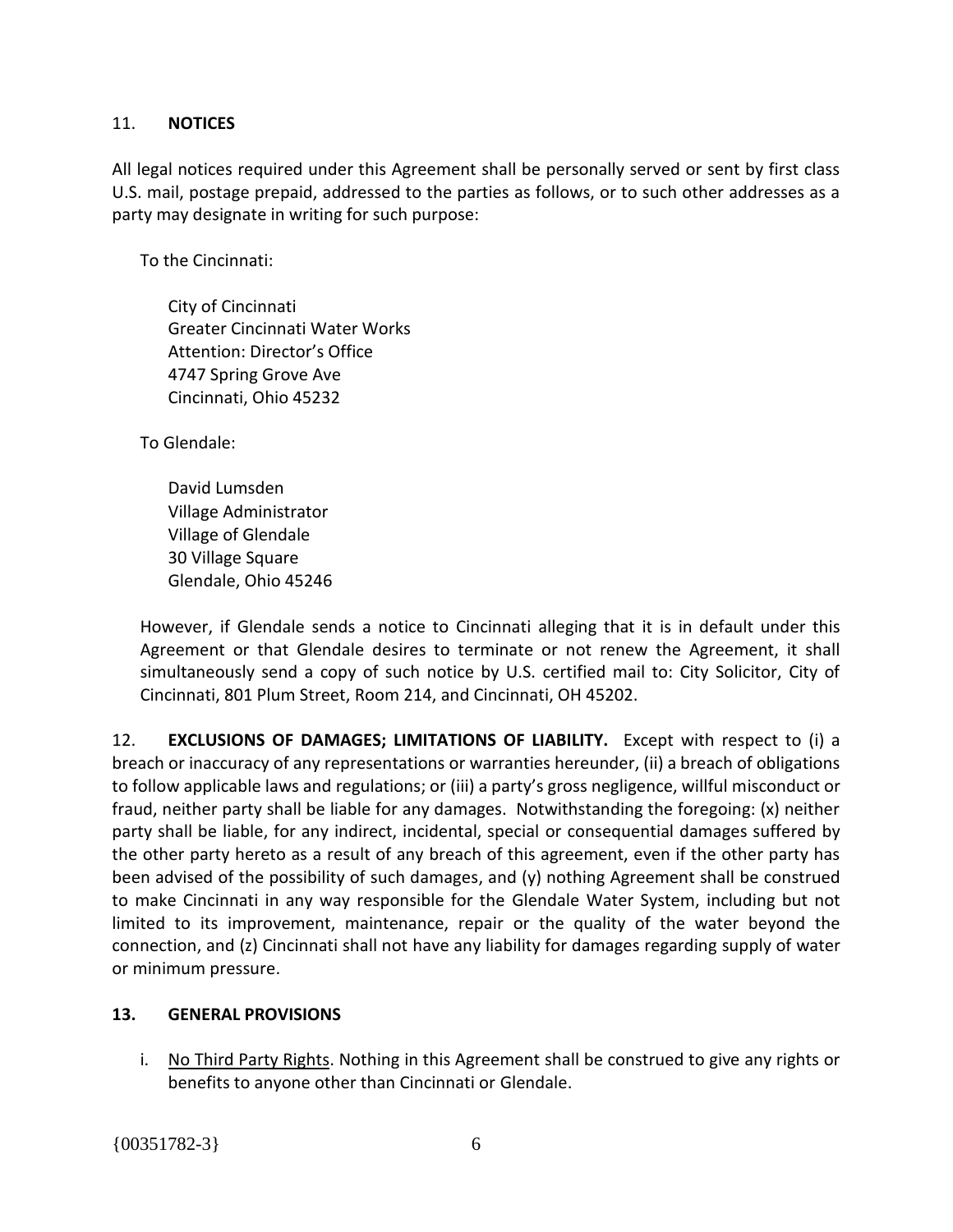- ii. Waiver**.** This Agreement shall be construed in a manner that a waiver of any breach of any provision of this Agreement shall not constitute or operate as a waiver of any other breach of such provision or of any other provisions, nor shall any failure to enforce any provision hereof operate as a waiver of such provision or of any other provision.
- iii. Entirety; Conflict**.** This Agreement and any documents, laws, codes, regulations, or written policies specifically identified herein and in the Exhibits contain the entire contract between the parties as to the matters contained herein. Any oral representations or modifications concerning this Agreement shall be of no force and effect.
- iv. Severability. In the event that any provision of this Agreement is declared to be unlawful, invalid, or unconstitutional, such declaration shall not affect, in any manner, the legality of the remaining provisions. Each provision of this Agreement will be and is deemed to be separate and separable from each other provision.
- v. Choice of Law; Joint Preparation.This Agreement is entered into and is to be performed in the State of Ohio. Cincinnati and Glendale agree that the laws of the State of Ohio shall govern the rights, obligations, duties and liabilities of the parties under and related to this Agreement and shall govern the interpretation of this Agreement without regard to choice of law and conflicts of law principles. This Agreement has been jointly prepared by the parties hereto and shall not be construed more strictly against either party.
- vi. Forum Selection**.** The parties, their successors and assigns acknowledge and agree that all state courts of record sitting in Hamilton County, Ohio, shall be the exclusive forum for the filing, initiation, and prosecution of any suit or proceeding arising from or out of, or relating to, this Agreement, or any amendment or attachment thereto, including any duty owed by Cincinnati to Glendale in connection therewith. However, in the event that any claim arising from, related to, or in connection with this Agreement must be litigated in federal court, the parties agree that the exclusive venue for such lawsuit shall be in the United States District Court or United States Bankruptcy Court for the Southern District of Ohio.
- vii. Electronic, Counterpart and PDF Signatures**.** This Agreement may be executed in counterparts, and an electronic, facsimile or PDF signature shall be deemed to be, and shall have the same force and effect as, an original signature.
- viii.Official Capacity**.** None of those representations, warranties, covenants, agreements or obligations shall be deemed to be a representation, warranty, covenant, agreement or obligation of any present or future officer, agent, employee or attorney of Cincinnati in other than his or her official capacity.
- ix. Amendment**.** This Agreement may be modified or amended only by a written instrument duly executed by the parties hereto.

 $\{00351782-3\}$  7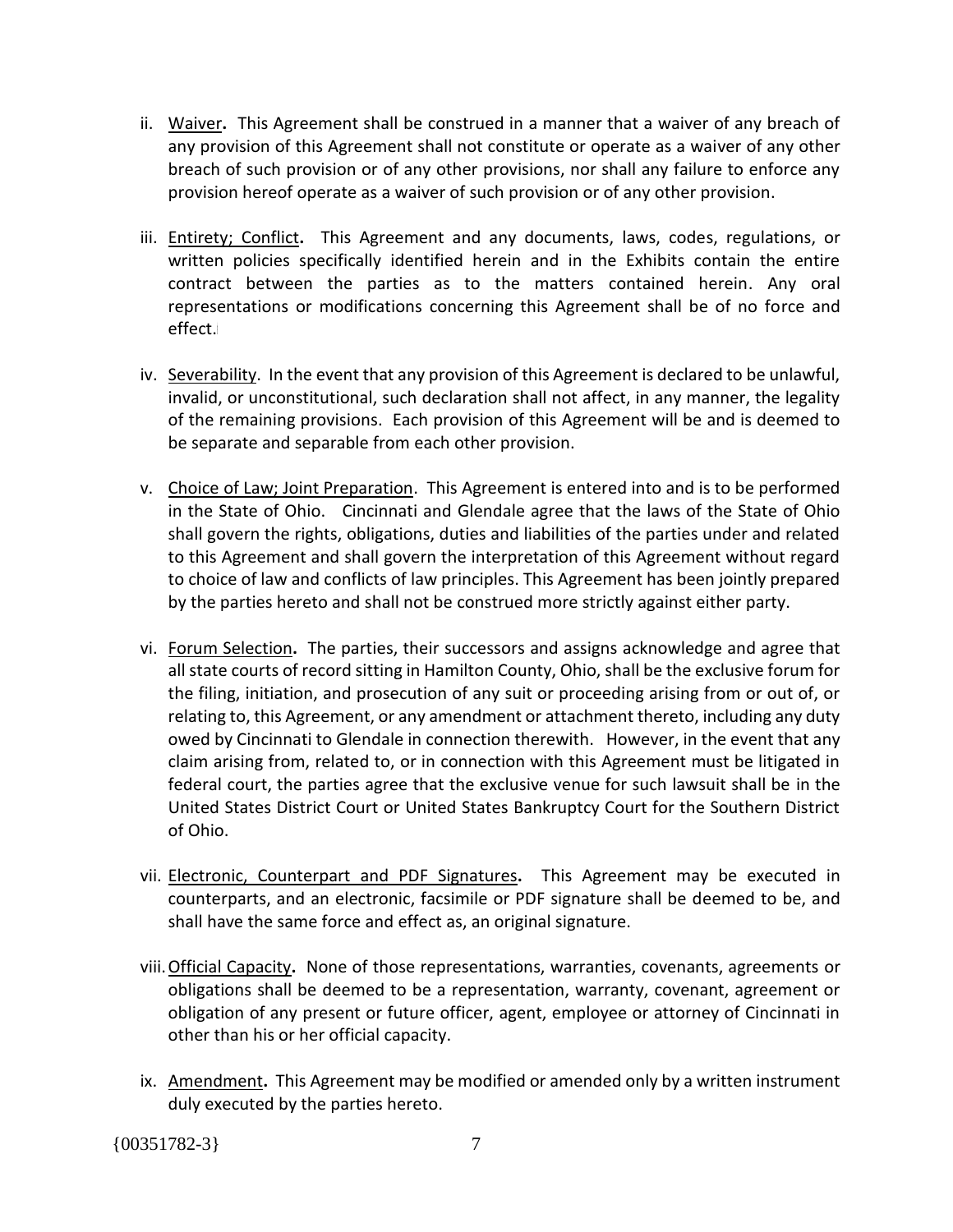14. **EXHIBITS.** The following exhibits are attached hereto and incorporated herein by reference.

Exhibit A –Map of Service Area (on Effective Date)

**IN WITNESS WHEREOF**, the parties have executed this Agreement on the dates reflected below, effective as of the later of such dates ("**Effective Date**").

### **VILLAGE OF GLENDALE**

By: \_\_\_\_\_\_\_\_\_\_\_\_\_\_\_\_\_\_\_\_\_\_\_\_\_\_ Donald Lofty, Mayor Date:  $\Box$ 

RECOMMENDED BY:

David Lumsden, Village Administrator

\_\_\_\_\_\_\_\_\_\_\_\_\_\_\_\_\_\_\_\_\_\_\_\_\_\_\_\_\_\_\_\_\_\_\_

\_\_\_\_\_\_\_\_\_\_\_\_\_\_\_\_\_\_\_\_\_\_\_\_\_\_\_\_\_\_\_\_\_\_\_

APPROVED AS TO FORM BY:

Glendale Village Solicitor

### [CITY OF CINCINNATI SIGNATURE PAGES FOLLOW]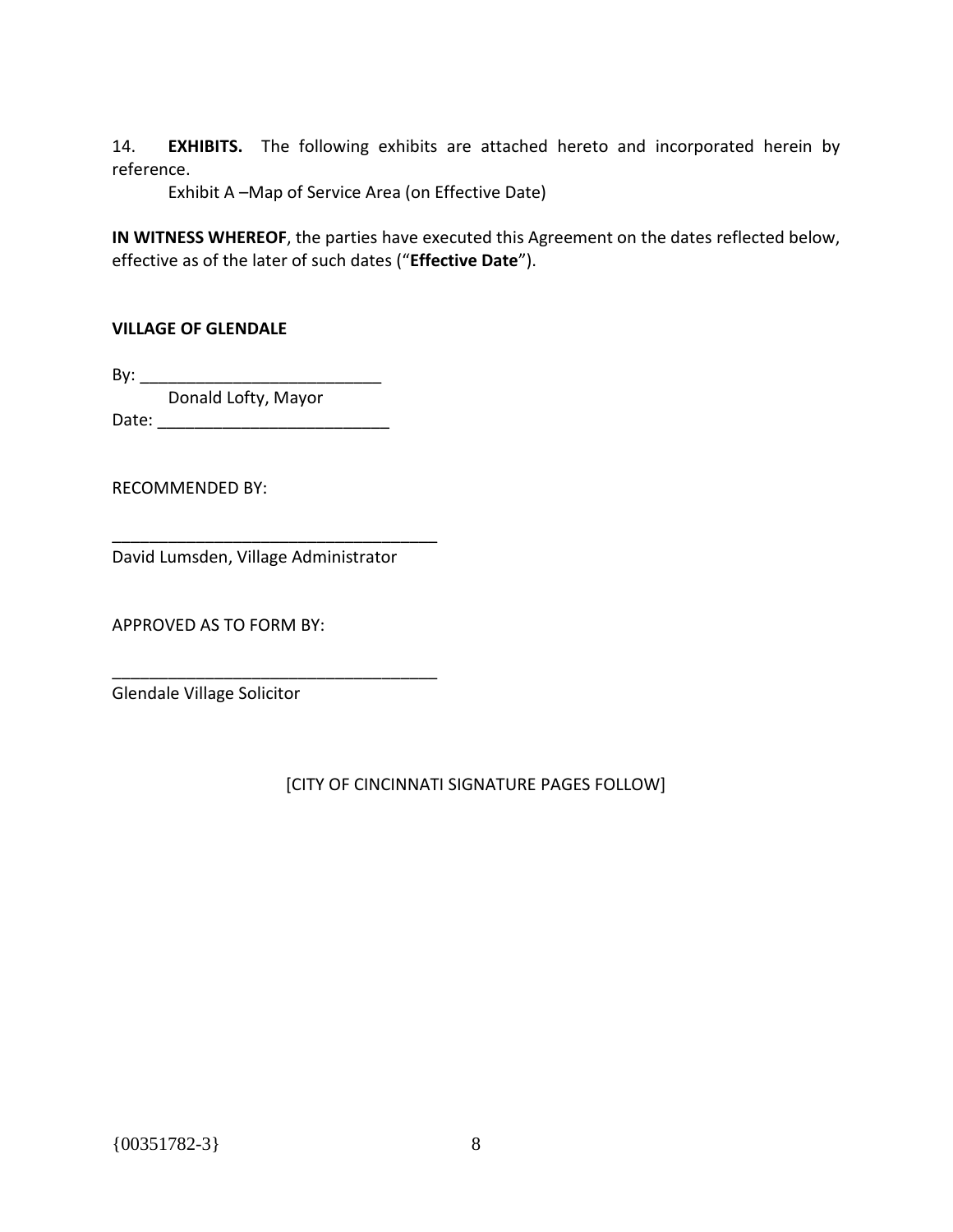#### **CITY OF CINCINNATI**

By: \_\_\_\_\_\_\_\_\_\_\_\_\_\_\_\_\_\_\_\_\_\_\_\_\_\_\_\_\_\_\_\_\_\_

Paula Boggs Muething, City Manager

Date:\_\_\_\_\_\_\_\_\_\_\_\_\_\_\_\_\_\_\_\_\_\_\_\_\_, 2020

\_\_\_\_\_\_\_\_\_\_\_\_\_\_\_\_\_\_\_\_\_\_\_\_\_\_\_\_\_\_\_\_\_\_\_

\_\_\_\_\_\_\_\_\_\_\_\_\_\_\_\_\_\_\_\_\_\_\_\_\_\_\_\_\_\_\_\_\_\_\_

RECOMMENDED BY:

APPROVED BY DEPARTMENT OF ECONOMIC INCLUSION:

Edgar DeVeyra, Interim Director

\_\_\_\_\_\_\_\_\_\_\_\_\_\_\_\_\_\_\_\_\_\_\_\_\_\_\_\_\_\_\_\_\_\_\_

\_\_\_\_\_\_\_\_\_\_\_\_\_\_\_\_\_\_\_\_\_\_\_\_\_\_\_\_\_\_\_\_\_\_\_

Cathy B. Bailey, Director Greater Cincinnati Water Works

APPROVED AS TO FORM BY:

CITY PURCHASING APPROVAL BY:

Assistant City Solicitor

Bobbi Hageman, Chief Procurement Officer

CERTIFICATION OF FUNDS:

Date: \_\_\_\_\_\_\_\_\_\_\_\_\_\_\_\_\_\_ Funding: \_\_\_\_\_\_\_\_\_\_\_\_\_\_\_\_\_\_\_\_ Amount: \_\_\_\_\_\_\_\_\_\_\_\_\_\_\_\_\_\_

\_\_\_\_\_\_\_\_\_\_\_\_\_\_\_\_\_\_\_\_\_\_\_\_\_\_\_\_\_\_\_\_\_\_\_ Karen Alder, Cincinnati Finance Director

{00351782-3} 9